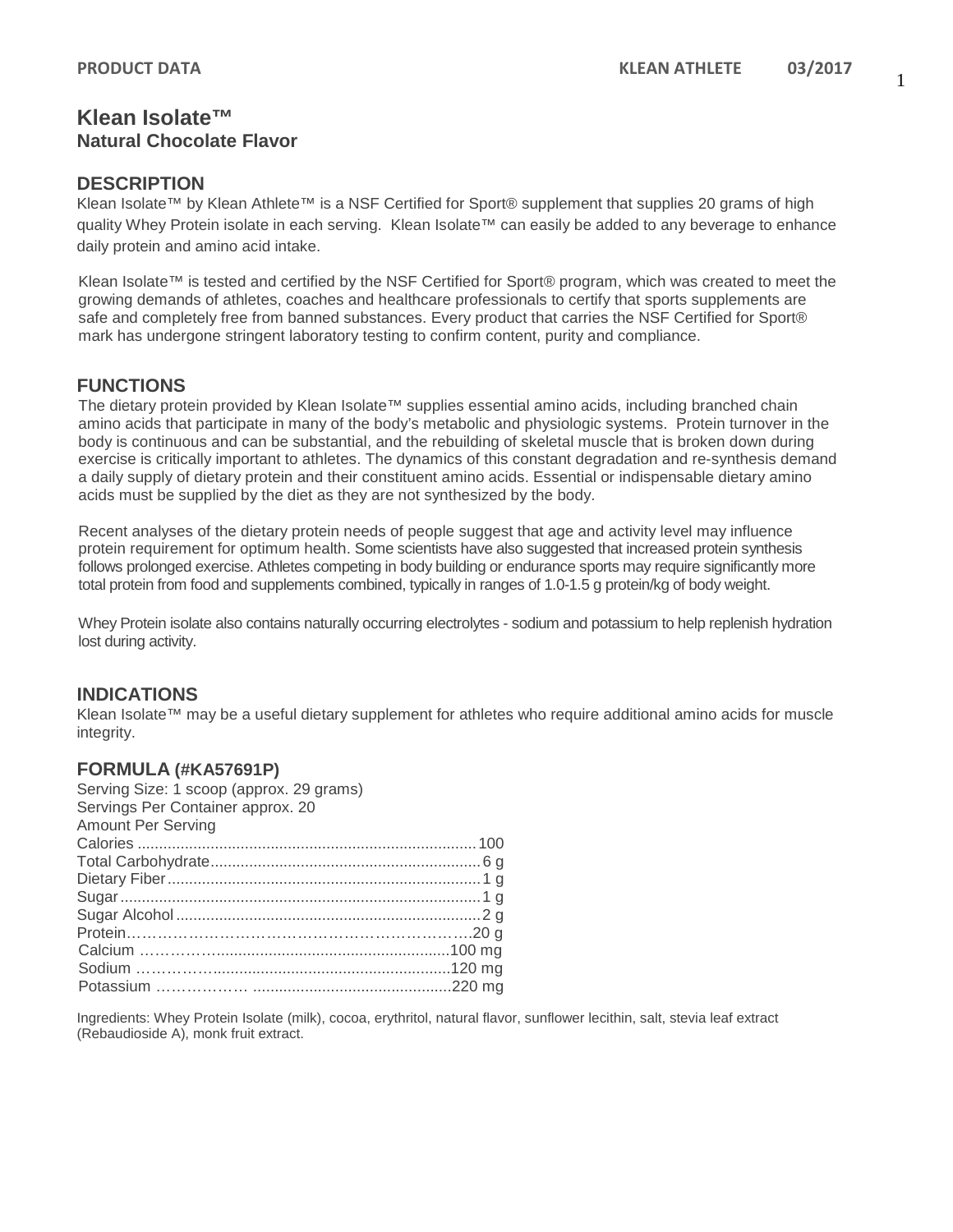# **Klean Isolate™ Natural Chocolate Flavor**

| <b>Typical Amino Acid Profile from Whey Isolate</b> |  |
|-----------------------------------------------------|--|
|                                                     |  |
|                                                     |  |
|                                                     |  |
|                                                     |  |
|                                                     |  |
|                                                     |  |
|                                                     |  |
|                                                     |  |
|                                                     |  |
|                                                     |  |
|                                                     |  |
|                                                     |  |
|                                                     |  |
|                                                     |  |
|                                                     |  |
|                                                     |  |
|                                                     |  |
|                                                     |  |
|                                                     |  |

## **SUGGESTED USE**

Adults take 1 scoop daily mixed with 10-12 oz. of water or other beverage (cool or room temperature), or as directed.

## **SIDE EFFECTS**

No adverse effects have been reported.

## **STORAGE**

Store in a cool, dry place, away from direct light. Keep out of reach of children.

## **REFERENCES**

Lemon, PW. Beyond the zone: protein needs of active individuals [In Process Citation]. J Am Coll Nutr 2000;19:513S-521S.

Rankin, JW. Role of protein in exercise. Clin Sports Med 1999;18:499-511, vi.

Ritz, P. Physiology of aging with respect to gastrointestinal, circulatory and immune system changes and their significance for energy and protein metabolism. Eur J Clin Nutr 2000;54:S21-S25.

Tarnopolsky, MA. Protein and physical performance. Curr Opin Clin Nutr Metab Care 1999;2:533-7.

Young, VR, Borgonha, S. Nitrogen and amino acid requirements: the Massachusetts Institute of Technology amino acid requirement pattern. J Nutr 2000;130:1841S-9S.

#### **For more information on Klean Isolate™, visit kleanathlete.com**

† These statements have not been evaluated by the Food and Drug Administration.